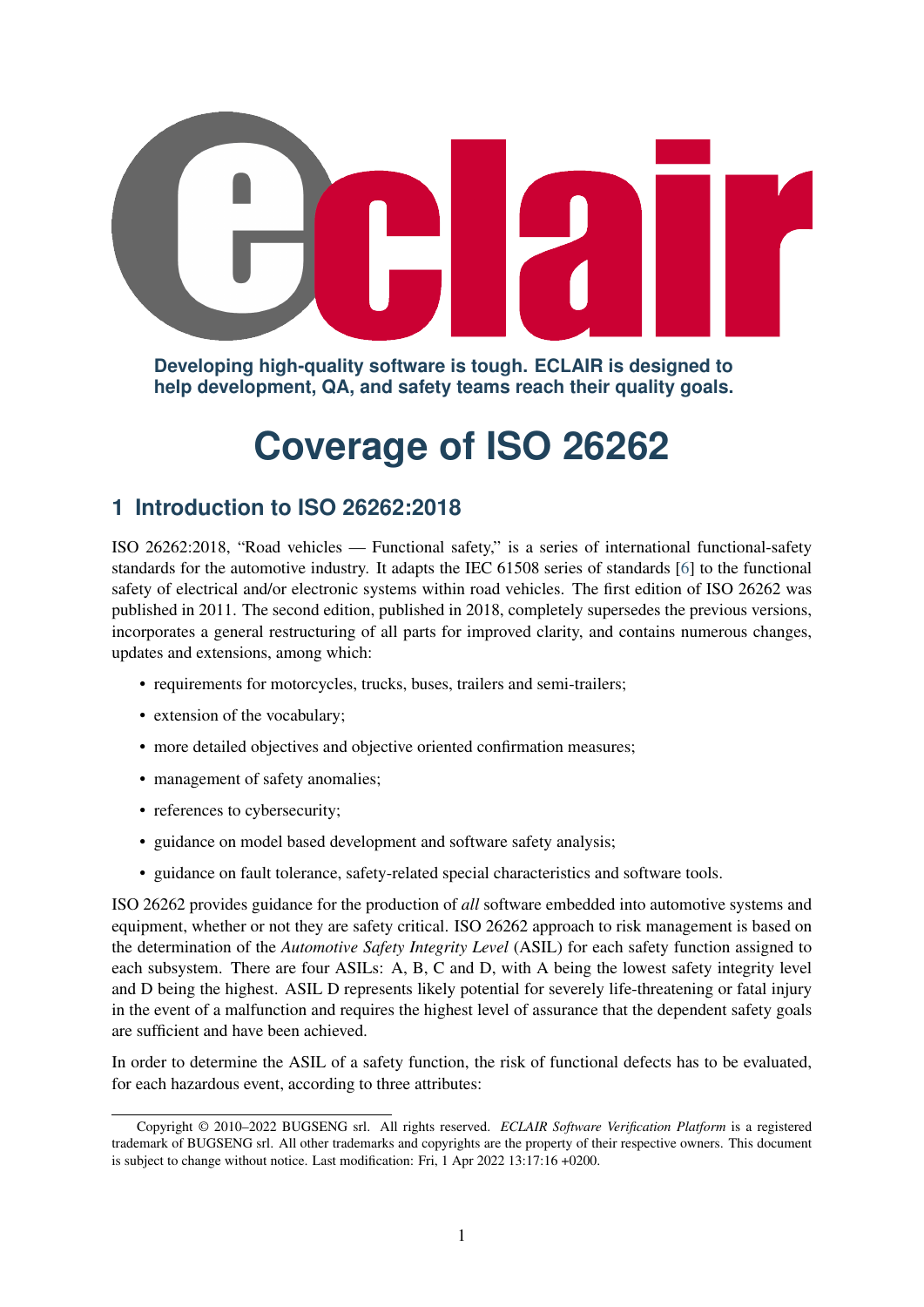- exposure a classification of the probability of the hazardous event (from "incredible" to "high probability");
- severity a classification of its impact on safety (from "No injuries" to "Life-threatening injuries (survival uncertain), fatal injuries");
- controllability a classification of the possibility of the driver and other persons involved in the event, to deal with it (from "Controllable in general" to "Difficult to control or uncontrollable").

The combination of these attributes determines the ASIL, or that the function is not safety related and thus that there are no requirements to comply with ISO 26262, in which case it is assigned class QM (Quality Management).

ISO 26262 is constituted by 12 parts, which are organized and structured as shown in the following figure:



Overview of the ISO 26262 series of standards

#### **1.1 Role of ECLAIR in Ensuring Compliance with ISO 26262:2018**

The ECLAIR Software Verification Platform can be used to comply with several of the objectives of ISO 26262:2018 Part 6 "Product development at the software level" [\[8\]](#page-11-1) and Part 9 "Automotive safety integrity level (ASIL)-oriented and safety-oriented analyses" [\[10\]](#page-11-2). In addition, the [ECLAIR Fusa Pack,](https://bugseng.com/sites/default/files/resources/ECLAIR_FuSa_Pack.pdf) the [ECLAIR Qualification Kits,](https://bugseng.com/sites/default/files/resources/ECLAIR_Qualification_Kits.pdf) and the [ECLAIR Qualification Service,](https://bugseng.com/sites/default/files/resources/ECLAIR_Qualification_Service.pdf) greatly simplify compliance with the prescription of Section 11 "Confidence in the use of software tools" of ISO 26262:2018 Part 8 "Supporting processes" [\[9\]](#page-11-3).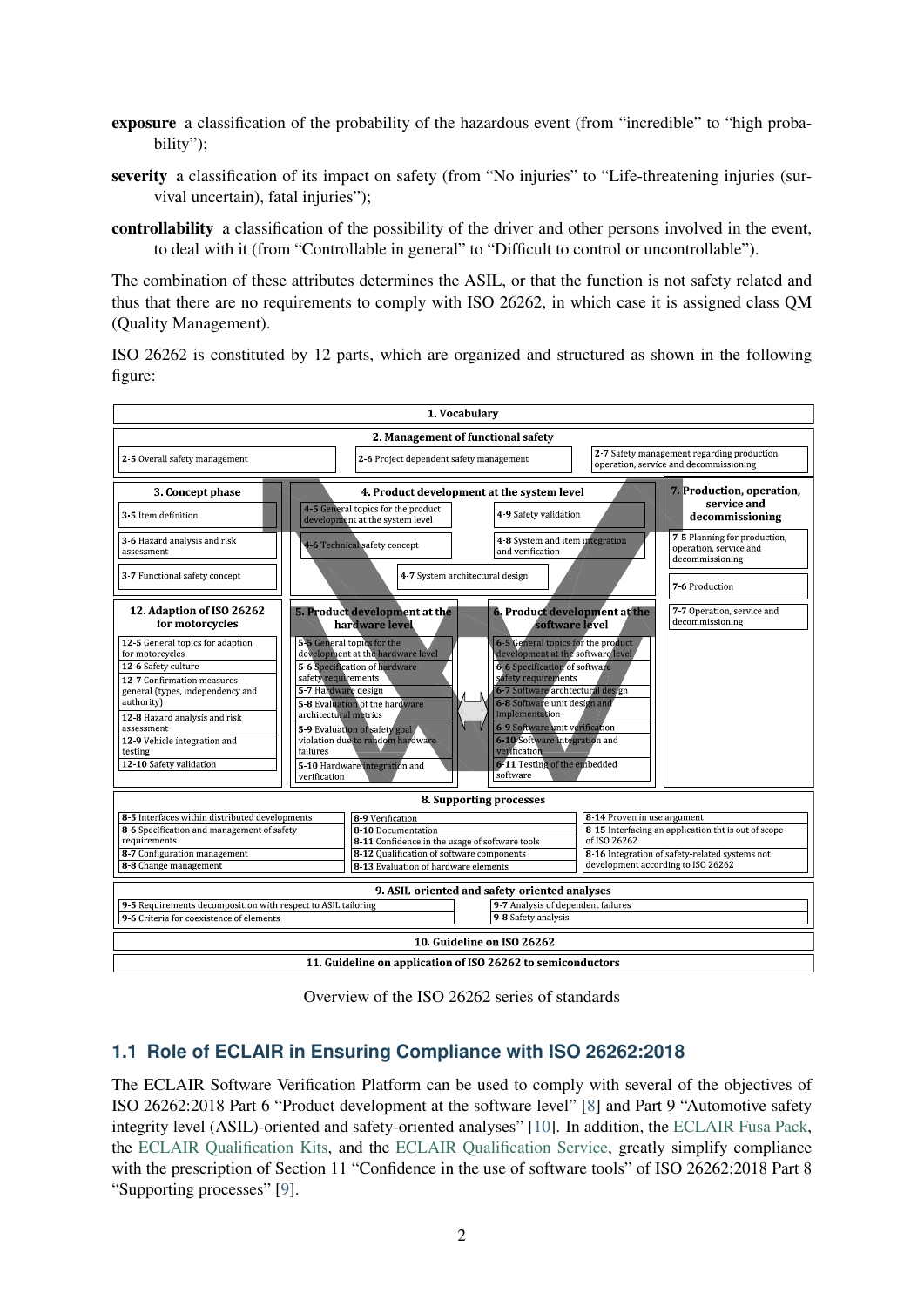# **2 ECLAIR Coverage of ISO 26262:2018 Part 6 Objectives**

For automotive applications, Part 6 of ISO 26262:2018 specifies the requirements for product development at the software level [\[8\]](#page-11-1). In particular it includes:

- general topics for product development at the software level:
- specification of the software safety requirements;
- software architectural design;
- software unit design and implementation;
- software unit verification;
- software integration and verification; and
- testing of the embedded software.

ISO 26262:2018 Part 6 features several tables defining topics and methods that must be considered in order to comply with the standard. The different topics and methods listed in each table contribute to the level of confidence in achieving compliance with the corresponding requirement. Topics and methods are listed in each table either as *consecutive entries*, numbered with 1, 2, 3, . . . in the leftmost table column, or as *alternative entries*, labeled with 1a, 1b, 1c, . . . in the same column.

The degree of recommendation to use each topic and method depends on the ASIL, and is symbolically encoded as follows:

- ++ indicates that the method is highly recommended for the identified ASIL;
- + indicates that the method is recommended for the identified ASIL;
- o indicates that the method has no recommendation for or against its usage for the identified ASIL.

For consecutive entries, all listed as highly recommended and recommended topics and methods, in accordance with the ASIL, do apply. For alternative entries, an appropriate combination of topics and methods shall be applied in accordance with the ASIL indicated, independent of whether they are listed in the table or not. If methods are listed with different degrees of recommendation for an ASIL, the methods with the higher recommendation should be preferred. A rationale shall be given that the selected combination of methods complies with the corresponding requirement.

The following tables have been obtained by extending the corresponding tables in ISO 26262:2018 Part 6 with a column indicating where ECLAIR, suitably instantiated with the appropriate package, can be used to ensure compliance or to facilitate the achievement of compliance. Note that, in the sequel, every reference to MISRA C:2012 should be interpreted as referring to [\[11\]](#page-11-4) as amended by [\[12\]](#page-11-5), whereas MISRA C++ is [\[13\]](#page-11-6). As ECLAIR provides direct support for MISRA guidelines as well as guidelines from other coding standards, a reference for a guideline should be taken as a reference to the corresponding *ECLAIR service* as described in the *ECLAIR User's Manual*. For example, "MISRA C:2012 Directive 3.1" corresponds to the ECLAIR service MC3R1.D3.1 and "BARR-C:2018 Rule 4.1.a" corresponds to the ECLAIR service NC3.4.1.a. For ECLAIR services that do not correspond to published coding standards, the service name is given in teletype font: for example, B.PROJORG is the name of an ECLAIR service that supports automatically enforcing software architectural constraints. A complete definition of all ECLAIR services is contained in the *ECLAIR User's Manual* and, where applicable, in the corresponding coding standard documentation referenced therein.

#### **2.1 MISRA C:2012**

MISRA C:2012 [\[11\]](#page-11-4) with Amendment 2 [\[12\]](#page-11-5) is the latest software development C subset developed by MISRA, which is now a de facto standard for safety-, life-, security-, and mission-critical embedded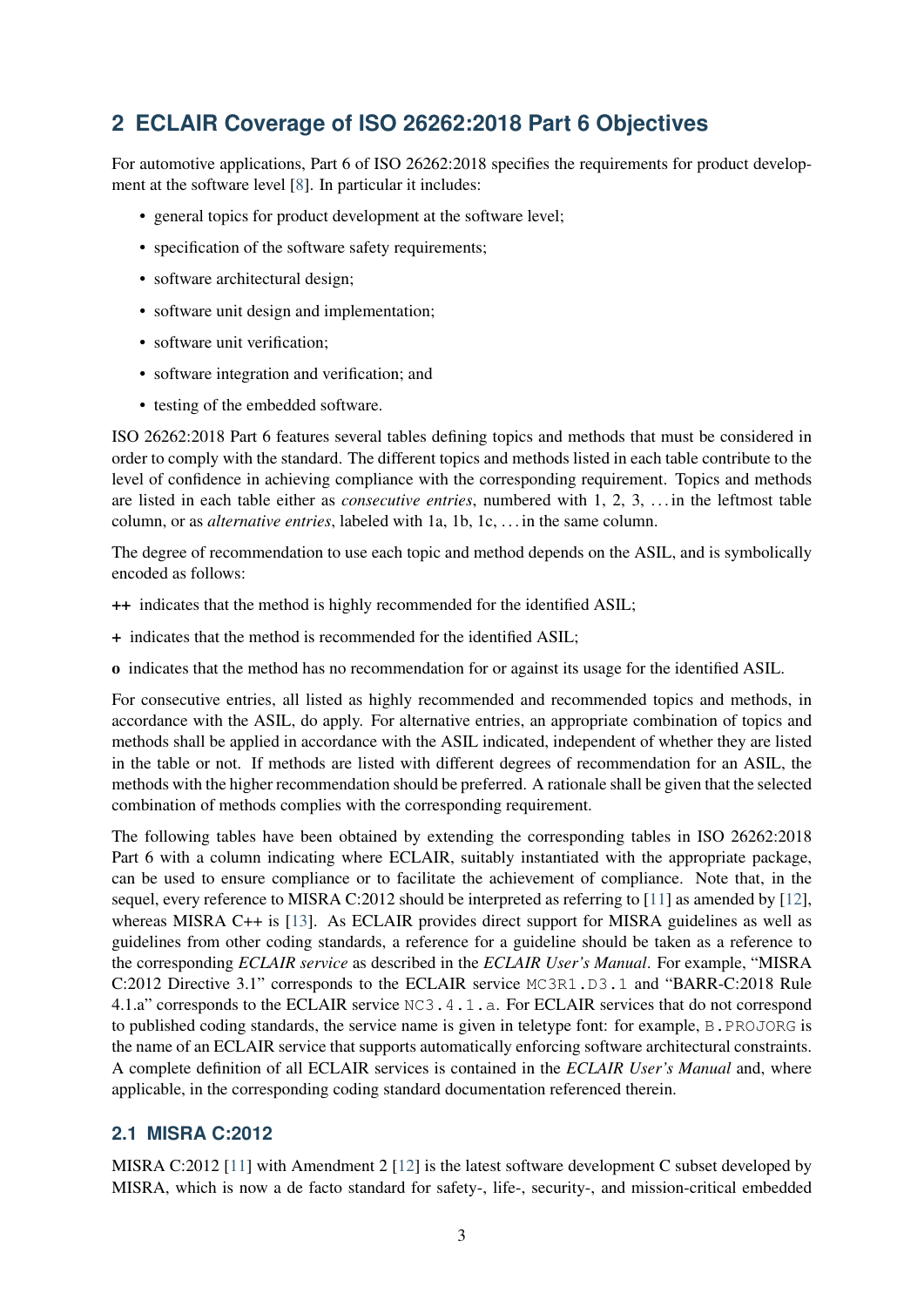applications in many industries, including of course the automotive industry where MISRA was born. MISRA C:2012 Amendment 2 allows coding MISRA-compliant applications in subsets of C11 and C18, in addition to C90 and C99. MISRA C:2012 is supported by the ECLAIR package called ["MC3".](https://www.bugseng.com/sites/default/files/resources/ECLAIR_MC3.pdf)

#### **2.2 MISRA C++:2008**

MISRA C++:2008 [\[13\]](#page-11-6) is the software development C++ subset developed by MISRA for the motor industry, which is now a de facto standard for safety-, life-, and mission-critical embedded applications also in many other industries. It is currently undergoing a quite deep revision: the structure is being made similar to that in MISRA C:2012, support is being added for C++17, and (some of) the AUTOSAR guidelines are being merged. MISRA C++:2008 is supported by the ECLAIR package called ["MP1".](https://www.bugseng.com/sites/default/files/resources/ECLAIR_MP1.pdf)

#### **2.3 BARR-C:2018**

The *Barr Group's Embedded C Coding Standard*, BARR-C:2018 [\[4\]](#page-11-7), is, for coding standards used by the embedded system industry, second only in popularity to MISRA C. BARR-C:2018 guidelines include 64 guidelines dealing with language subsetting and project management as well as 79 guidelines concerning programming style. For projects in which a MISRA compliance requirement is not (yet) present, the adoption of BARR-C:2018 is a major improvement with respect to the situation where no coding standards and no static analysis are used. The adoption of the stylistic subset of BARR-C:2018 (79 out of 143 rules) can be part of complying with the MISRA requirement that a consistent programming style is adopted and systematically used as part of the software development process. Moreover, complying with BARR-C:2018, besides avoiding many dangerous bugs, entails compliance with a non-negligible subset of MISRA C:2012 [\[3\]](#page-11-8). ECLAIR support for BARR-C:2018 has no equals on the market: it is included in all ECLAIR packages, including the affordable package ["B".](https://www.bugseng.com/sites/default/files/resources/ECLAIR_B.pdf)

### **2.4 HIS and Other Source Code Metrics**

Source code metrics are recognized by many software process standards (and from MISRA) as providing an objective foundation to efficient project and quality management. One of the most well known set of metrics has been defined by HIS (Herstellerinitiative Software, an interest group set up by Audi, BMW, Daimler, Porsche and Volkswagen).

The *HIS source code metrics* [\[5\]](#page-11-9), while well established, include some metrics that are obsolete and miss others that are required or recommended by software process standards, such as those that allow estimating function coupling. For this reason, ECLAIR supplements HIS source code metrics with numerous other metrics that allow software quality to be assessed in terms of complexity, testability, readability, maintainability and so forth. Keeping track of these metrics also provides an effective and objective method to assess the quality of the software development process. The full set of metrics is available in all ECLAIR packages.

#### **2.5 ISO 26262:2018** *Freedom from Interference***,** *Independence***, and** *Interference*

ISO 26262:2018 defines *freedom from interference* (FFI) as "absence of *cascading failures* between two or more *elements* that could lead to the violation of a *safety* requirement" [\[7,](#page-11-10) Clause 3.65]. Simply put, a *cascading failure* (CF) is a failure that causes an element to fail, which in turn causes a failure in another element [\[7,](#page-11-10) Clause 3.17], whereas a *common cause failure* (CCF) is the failure of two or more elements resulting directly from a single specific event (root cause) [\[7,](#page-11-10) Clause 3.18]. The union of CFs and CCFs gives what ISO 26262:2018 calls *dependent failures* (DFs), namely, failures that are not statistically independent [\[7,](#page-11-10) Clause 3.29].

The notion of DF comes into play in the definition of one aspect of *independence*: "absence of dependent failures between two or more elements that could lead to the violation of a safety requirement" [\[7,](#page-11-10)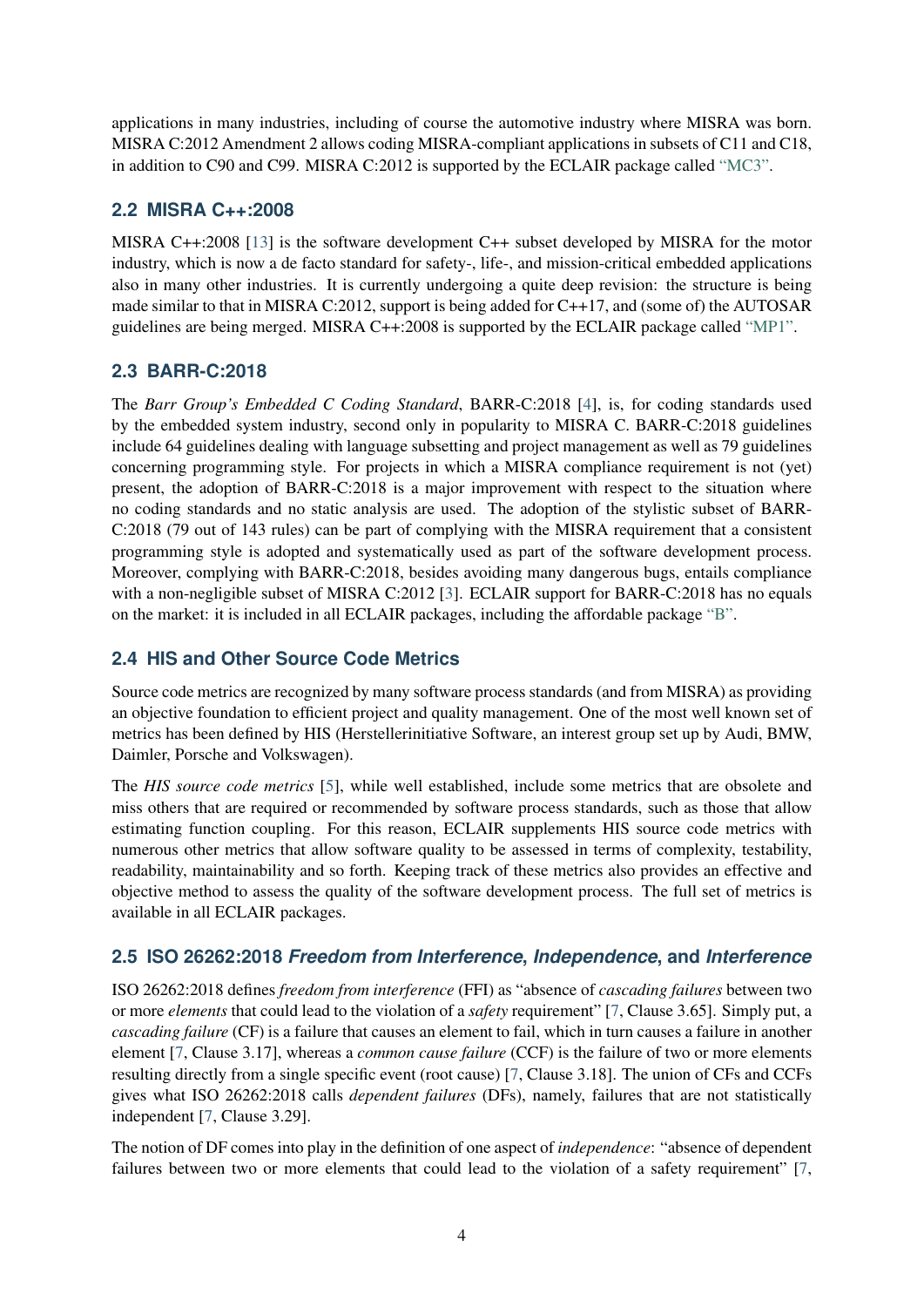|    |                                             |                | ASIL             | <b>ECLAIR</b> |           |                           |
|----|---------------------------------------------|----------------|------------------|---------------|-----------|---------------------------|
|    | <b>Topics</b>                               |                | В                |               | D         |                           |
| 1a | Enforcement of low complexity               | $^{++}$        | $^{\mathrm{++}}$ | $^{++}$       | $^{++}$   | $\sqrt{a}$                |
| 1b | Use of language subsets                     | $^{++}$        | $^{\mathrm{++}}$ | $^{++}$       | $^{++}$   | $\checkmark$ <sup>b</sup> |
| 1c | Enforcement of strong typing                | $^{++}$        | $^{\mathrm{++}}$ | $^{++}$       | $^{++}$   | $\sqrt{c}$                |
| 1d | Use of defensive implementation techniques  | $\pm$          | $^{+}$           | $++$          | $++$      | $\sqrt{d}$                |
| 1e | Use of well-trusted design principles       | $\overline{+}$ | $^{+}$           | $++$          | $++$      | $\sqrt{e}$                |
| 1f | Use of unambiguous graphical representation | $^{+}$         | $^{\mathrm{++}}$ | $^{++}$       | $^{++}$   |                           |
| 1g | Use of style guides                         | $^{+}$         | $^{\mathrm{++}}$ | $^{++}$       | $^{++}$   |                           |
| 1h | Use of naming conventions                   | $^{++}$        | $^{\mathrm{++}}$ | $++$          | $++$      | $\sqrt{g}$                |
| 1i | Concurrency aspects                         | $\overline{+}$ | $^{+}$           | $\pm$         | $\ddot{}$ |                           |

Table 1 — Topics to be covered by modelling and coding guidelines

<sup>a</sup> HIS [\[5\]](#page-11-9) and other metrics related to program complexity. ECLAIR allows associating thresholds to each metric.

<sup>b</sup> MISRA C/C++ and BARR-C:2018 define language subsets where the potential of committing possibly dangerous mistakes is reduced.

 $\textdegree$  MISRA C/C++ enforce strong typing on the respective languages. E.g., for MISRA C:2012, Rules 10.1–10.8, 11.1–11.9, and 14.4.

<sup>d</sup> The MISRA C/C++ guidelines promote the use of several defensive programming techniques. E.g., for MISRA C:2012, Directives 4.1, 4.7, 4.11 and 4.14, Rules 2.1– 2.7, 14.2, 15.7, 16.4, and 17.7.

<sup>e</sup> The MISRA C/C++ guidelines and thresholds on HIS metrics embody well-trusted design principles.

<sup>f</sup> More than half of the guidelines in BARR-C:2018 [\[4\]](#page-11-7) concern coding style [\[2\]](#page-11-11). MISRA C:2012 Rules 7.3 and 16.5 are also stylistic.

 $\textdegree$  The MISRA C/C++ guidelines provide some minimal naming advice. E.g., for MISRA C:2012, Directives 4.5 and 4.6, Rules 8.3 and 20.2. More extensive naming advice is included in BARR-C:2018: Rules 4.1.a–d concern module and file names; Rules 5.1.a–c concern type names; Rules 6.1.e–i, 6.4.a and 6.5.b concern function names; Rules 7.1.e–o concern variable names. Two naming rules are also contained in AUTOSAR-C:2009 [\[1\]](#page-11-12). In addition, ECLAIR provides configurable naming rules for maximum flexibility.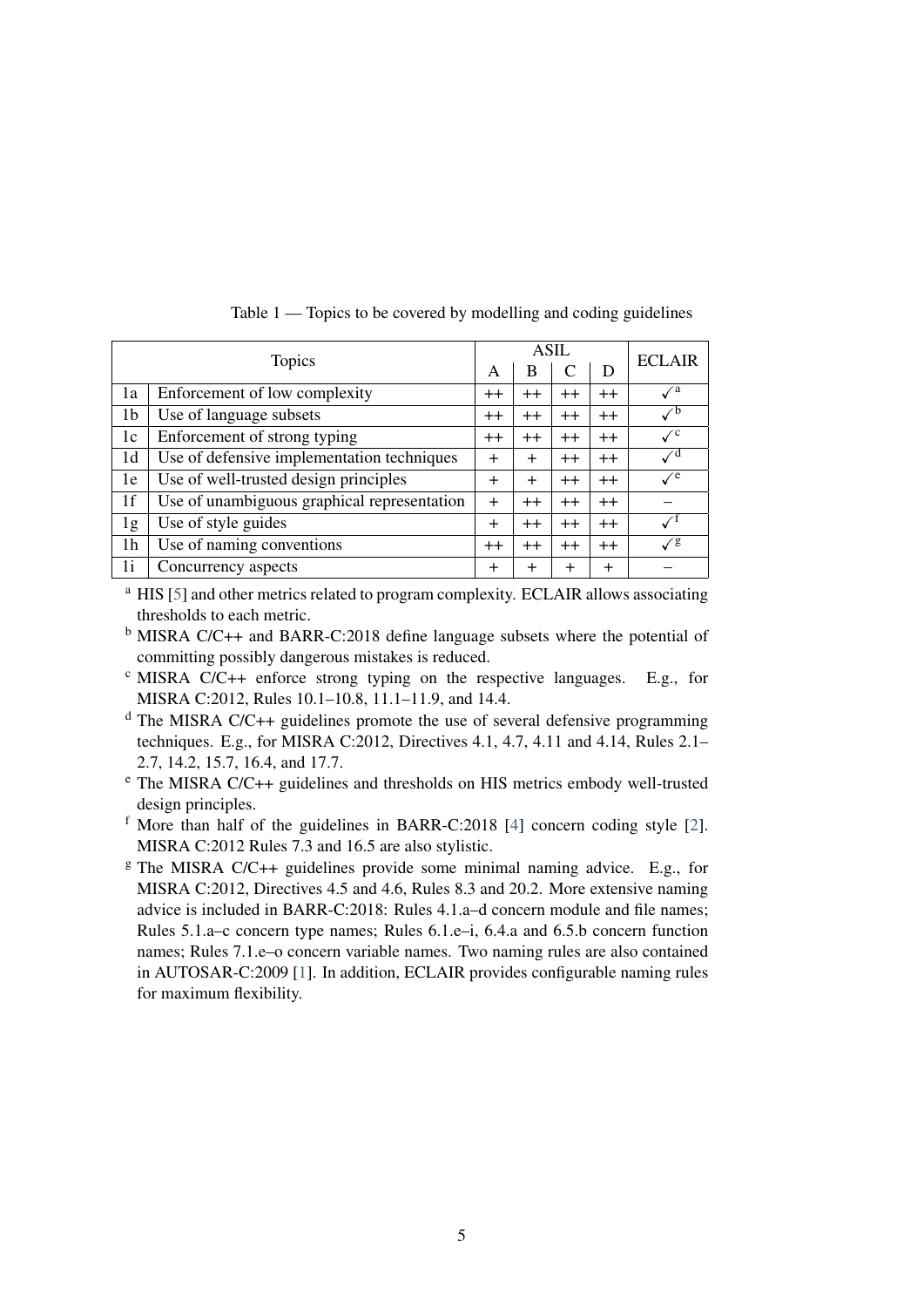| <b>Methods</b> |                                                           |          | <b>ASIL</b>     | <b>ECLAIR</b>    |         |                              |
|----------------|-----------------------------------------------------------|----------|-----------------|------------------|---------|------------------------------|
|                |                                                           |          | B               |                  | D       |                              |
| la             | Appropriate hierarchical structure of software components | $^{++}$  | $^{\mathrm{+}}$ | $^{++}$          | $^{++}$ | $\mathcal{N}^{\rm a}$        |
| 1b             | Restricted size and complexity of software components     | $++$     | $^{++}$         | $^{++}$          | $^{++}$ |                              |
| 1c             | Restricted size of interfaces                             | $\pm$    | $\pm$           | $\pm$            | $^{++}$ | $\mathcal{N}^{\mathcal{C}}$  |
| 1 <sub>d</sub> | Strong cohesion within each software component            | $\pm$    | $^{++}$         | $++$             | $^{++}$ | $\mathcal{N}^{\text{d}}$     |
| 1e             | Loose coupling between software components                | $^{+}$   | $^{++}$         | $^{++}$          | $^{++}$ | $\mathcal{L}^{\mathfrak{a}}$ |
| 1f             | Appropriate scheduling properties                         | $^{++}$  | $^{++}$         | $^{++}$          | $^{++}$ |                              |
| 1g             | Restricted use of interrupts                              | $\pm$    | $\mathrm{+}$    | $\div$           | $++$    |                              |
| 1h             | Appropriate spatial isolation of the software components  | $\,{}^+$ | $\pm$           | $\boldsymbol{+}$ | $++$    |                              |
| 1 <sub>i</sub> | Appropriate management of shared resources                |          | $^{\mathrm{+}}$ | $^{++}$          | $^{++}$ | $\mathcal{L}^e$              |

Table 3 — Principles for software architectural design

<sup>a</sup> ECLAIR provides service B.PROJORG to enforce constraints about layering and to prevent bypassing of software interfaces.

<sup>b</sup> HIS and other metrics related to the size and complexity of software components. ECLAIR allows associating thresholds to each metric.

 $\textdegree$  HIS metrics counting function parameters and MISRA C/C++ guidelines on reduction of variables' scope.

<sup>d</sup> ECLAIR specific metric B.STFCO\_UNIT allows imposing constraints related to cohesion within and coupling between software components.

<sup>e</sup> Management of shared resources is addressed by some MISRA C/C++ guidelines and ECLAIR Bug Finder checks. E.g., for MISRA C:2012, Rules 22.1–22.10.

| <b>Methods</b> |                                               |          | ASIL         | <b>ECLAIR</b> |           |                            |
|----------------|-----------------------------------------------|----------|--------------|---------------|-----------|----------------------------|
|                |                                               | A        | В            |               | D         |                            |
| 1a             | Walk-through of the design                    | $++$     |              | $\Omega$      | $\Omega$  | $\sqrt{a}$                 |
| 1b             | Inspection of the design                      | $^{+}$   | $^{++}$      | $++$          | $++$      | $\sqrt{a}$                 |
| 1c             | Simulation of dynamic behaviour of the design | $^{+}$   | $\mathrm{+}$ | $^{+}$        | $++$      |                            |
| 1d             | Prototype generation                          | $\Omega$ | $\Omega$     | $\ddot{}$     | $++$      |                            |
| 1e             | Formal verification                           | $\Omega$ | $\Omega$     | $^{+}$        | $\ddot{}$ |                            |
| 1f             | Control flow analysis                         | $\pm$    | $\pm$        | $++$          | $++$      | $\checkmark$ <sup>b</sup>  |
| 1g             | Data flow analysis                            | $\pm$    | $\,{}^+$     | $^{++}$       | $++$      | $\mathcal{N}^{\mathbf{c}}$ |
| 1h             | Scheduling analysis                           | $\pm$    |              | $++$          | $^{++}$   |                            |

Table 4 — Methods for the verification of the software architectural design

<sup>a</sup> ECLAIR analyses of the implemented designs can highlight design defects and facilitate walk-through and inspection.

<sup>b</sup> ECLAIR builds accurate control flow graphs to reason on (feasible and unfeasible) execution paths.

<sup>c</sup> ECLAIR performs a number of data flow analyses to reason about, e.g., pointers, values, and dead stores.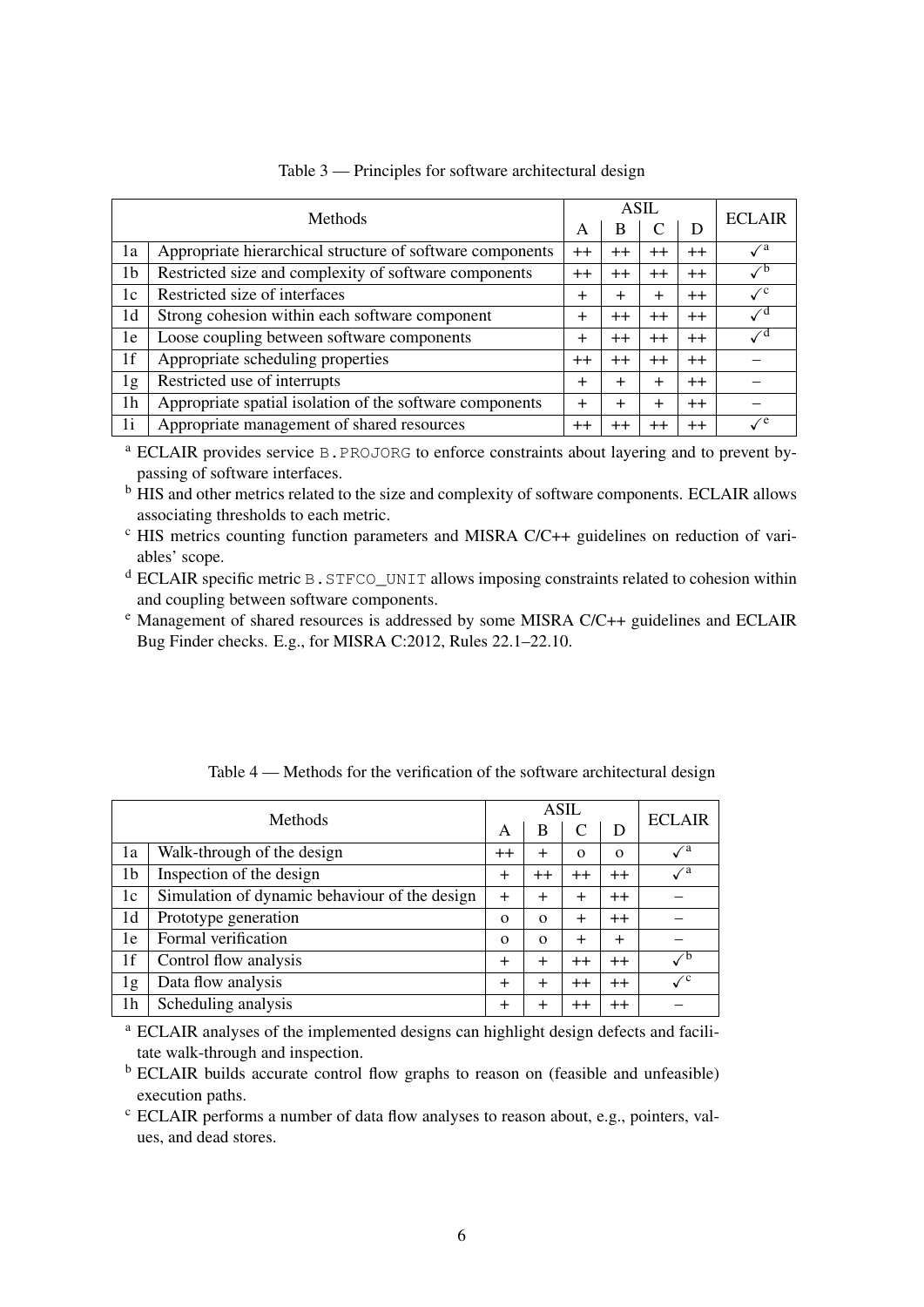| Methods        |                                                             |         | <b>ASIL</b> |         |         |                             |
|----------------|-------------------------------------------------------------|---------|-------------|---------|---------|-----------------------------|
|                |                                                             |         | B           | C       | D       | <b>ECLAIR</b>               |
| 1a             | One entry and one exit point in subprograms and functions   | $^{++}$ | $^{++}$     | $^{++}$ | $^{++}$ | $\mathcal{N}^{\rm a}$       |
| 1 <sub>b</sub> | No dynamic objects or variables, or else online test during | $^{+}$  | $^{++}$     | $^{++}$ | $^{++}$ |                             |
|                | their creation                                              |         |             |         |         |                             |
| 1c             | Initialization of variables                                 | $^{++}$ | $^{++}$     | $^{++}$ | $^{++}$ | $\mathcal{N}^{\mathcal{C}}$ |
| 1 <sub>d</sub> | No multiple use of variable names                           | $^{++}$ | $^{++}$     | $^{++}$ | $^{++}$ | $\mathcal{N}^{\text{d}}$    |
| 1e             | Avoid global variables or else justify their usage          | $\pm$   | $\ddot{}$   | $^{++}$ | $^{++}$ | $\mathcal{V}^e$             |
| 1f             | Limited use of pointers                                     | $\pm$   | $^{++}$     | $^{++}$ | $^{++}$ |                             |
| 1g             | No implicit type conversions                                | $^{+}$  | $++$        | $^{++}$ | $^{++}$ | $\sqrt{g}$                  |
| 1 <sub>h</sub> | No hidden data flow or control flow                         | $\pm$   | $++$        | $^{++}$ | $++$    | $\mathcal{N}^{\text{h}}$    |
| 1i             | No unconditional jumps                                      | $^{++}$ | $^{++}$     | $^{++}$ | $^{++}$ |                             |
| 1j             | No recursions                                               | $^{+}$  | $^{+}$      | $^{++}$ | $^{++}$ |                             |

#### Table 6 — Design principles for software unit design and implementation

<sup>a</sup> MISRA C:2012 Rule 15.5, MISRA C++ Rule 6-6-5 require subprograms to have a single entry and a single exit only. An upper threshold on metric HIS.RETURN allows for a more flexible approach.

 $<sup>b</sup>$  The MISRA C/C++ guidelines include prescriptions limiting the use of dynamic memory allocation.</sup> E.g., for MISRA C:2012, Directive 4.12 and Rules 18.7, 21.3, 22.1 and 22.2.

 $c$  The MISRA C/C++ guidelines include rules mandating the proper initialization of variables. E.g., for MISRA C:2012, Rules 9.1–9.5.

 $d$  The MISRA C/C++ guidelines include prescriptions against the multiple use of variable names. E.g., for MISRA C:2012, Rules 5.3, 5.5–5.9 and 21.2.

<sup>e</sup> The MISRA C/C++ guidelines include prescriptions against the use of unnecessary global variables. E.g., for MISRA C:2012, Rules 8.7 and 8.9. The specific ECLAIR service B.GLOBALVAR allows fine control of acceptable global variables.

 $f$  The MISRA C/C++ guidelines include rules restricting the use of pointers. E.g., for MISRA C:2012, Rules 8.13, 11.1–11.8, and 18.1–18.5. The specific ECLAIR services B. PTRDECL and B. PTRUSE allow fine control of pointers' use.

 $\frac{g}{g}$  The MISRA C/C++ guidelines include several rules restricting the use of implicit conversions. E.g., for MISRA C:2012, Rules 10.1, 10.3, 10.4, 10.6, 10.7, 11.1, 11.2, 11.4, 11.5, and 11.9.

h The MISRA C/C++ guidelines include prescriptions about hidden control flow and data flow. E.g., for MISRA C:2012, Directive 4.9, Rules 2.1, 5.3, 13.2, 15.1–15.7, 16.3, 20.7, 20.9, and 21.4.

<sup>i</sup> The MISRA C/C++ guidelines include limits on the use of non-structured control-flow constructs as well as other unconditional jumps. E.g., for MISRA C:2012, Rules 14.3, 15.1–15.4, and 21.4. A threshold on metric HIS.GOTO allows limiting the use of goto.

<sup>j</sup> MISRA C Rule 17.2 and MISRA C++ Rule 7-5-4 forbid recursion. A threshold on metric HIS.ap cg cycle also allows ruling out recursion.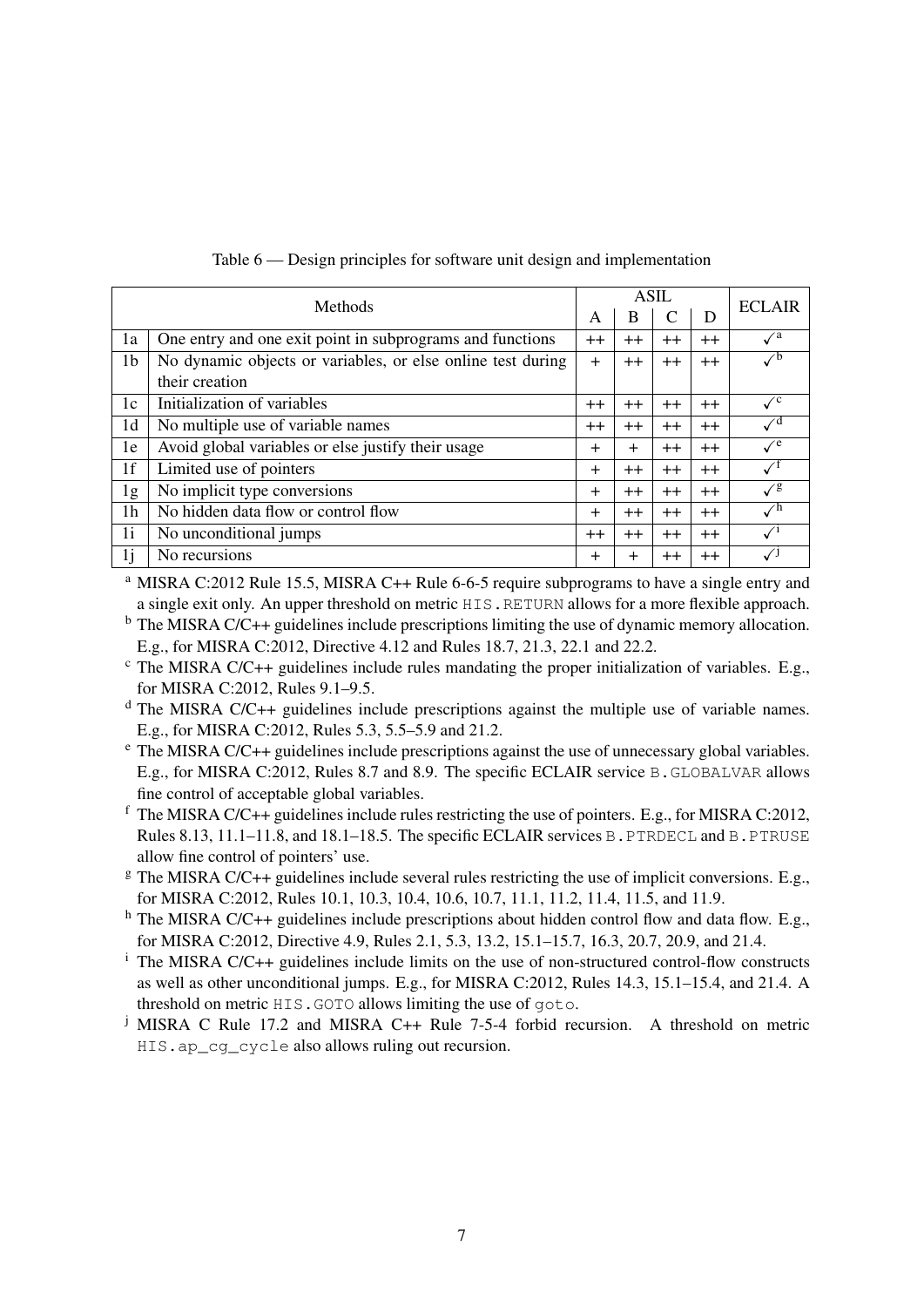| Methods        |                                                         |           | <b>ASIL</b> | <b>ECLAIR</b>  |          |                |
|----------------|---------------------------------------------------------|-----------|-------------|----------------|----------|----------------|
|                |                                                         |           | B           | $\overline{C}$ | D        |                |
| 1a             | Walk-through                                            | $^{++}$   | $^{+}$      | $\Omega$       | $\Omega$ | $\sqrt{a}$     |
| 1 <sub>b</sub> | Pair-programming                                        | $^{+}$    | $\ddot{}$   | $^{+}$         | $+$      | $\sqrt{a}$     |
| 1 <sub>c</sub> | Inspection                                              | $^{+}$    | $++$        | $^{++}$        | $++$     | $\sqrt{a}$ .g  |
| 1 <sub>d</sub> | Semi-formal verification                                | $\ddot{}$ | $\ddot{}$   | $++$           | $++$     | $\sqrt{b}$     |
| 1e             | Formal verification                                     | $\Omega$  | $\Omega$    | $+$            | $+$      |                |
| 1 <sub>f</sub> | Control flow analysis                                   | $^{+}$    | $+$         | $++$           | $++$     | $\checkmark^c$ |
| 1g             | Data flow analysis                                      | $\ddot{}$ | $\ddot{}$   | $++$           | $++$     | $\sqrt{d}$     |
| 1 <sub>h</sub> | Static code analysis                                    | $^{++}$   | $++$        | $^{++}$        | $++$     | $\sqrt{e}$     |
| 1i             | Static analyses based on abstract interpretation        | $\ddot{}$ | $+$         | $+$            | $+$      | $\sqrt{}$      |
| 1 <sub>j</sub> | Requirements-based test                                 | $^{++}$   | $++$        | $++$           | $++$     | $\sqrt{g}$     |
| 1k             | Interface test                                          | $^{++}$   | $++$        | $++$           | $++$     |                |
| 11             | Fault injection test                                    | $^{+}$    | $\ddot{}$   | $+$            | $++$     |                |
| 1 <sub>m</sub> | Resource usage evaluation                               | $\ddot{}$ | $+$         | $^{+}$         | $++$     |                |
| 1n             | Back-to-back comparison test between model and code, if | $+$       | $+$         | $++$           | $++$     |                |
|                | applicable                                              |           |             |                |          |                |

Table 7 — Methods for software unit verification

<sup>a</sup> Compliance to the MISRA C/C++ and the BARR-C:2018 guidelines greatly increases code readability and understandability, thereby facilitating verification activities by walk-through, pairprogramming and inspection.

b ECLAIR implements numerous verification algorithms based on semi-formal notation.

 $\degree$  ECLAIR builds accurate control flow graphs to reason on (feasible and unfeasible) execution paths.

<sup>d</sup> ECLAIR performs a number of data flow analyses to reason about, e.g., pointers, values and dead stores.

<sup>e</sup> All ECLAIR verification algorithms are based on static code analysis.

<sup>f</sup> Several verification algorithms implemented by ECLAIR are formalized in terms of abstract interpretation.

<sup>g</sup> ECLAIR service for MISRA C:2012 Directive 3.1 facilitates ensuring that all code is traceable to documented requirements, including safety requirements.

| Methods        |                                                         |                | <b>ASIL</b> | <b>ECLAIR</b> |         |                           |
|----------------|---------------------------------------------------------|----------------|-------------|---------------|---------|---------------------------|
|                |                                                         |                | B           | C             | D       |                           |
| 1a             | Requirements-based test                                 | $^{++}$        | $^{++}$     | $^{++}$       | $^{++}$ |                           |
| 1b             | Interface test                                          | $^{++}$        | $++$        | $++$          | $++$    |                           |
| 1c             | Fault injection test                                    | $\pm$          | $\pm$       | $^{++}$       | $^{++}$ |                           |
| 1 <sub>d</sub> | Resource usage evaluation                               | $^{++}$        | $^{++}$     | $++$          | $++$    |                           |
| 1e             | Back-to-back comparison test between model and code, if | $\ddot{}$      | $^{+}$      | $++$          | $^{++}$ |                           |
|                | applicable                                              |                |             |               |         |                           |
| 1f             | Verification of control and data flow                   | $\overline{+}$ | $\div$      | $^{++}$       | $^{++}$ | $\mathcal{N}^{\rm a}$     |
| 1g             | Static code analysis                                    | $^{++}$        | $^{++}$     | $++$          | $^{++}$ | $\checkmark$ <sup>b</sup> |
| 1 <sub>h</sub> | Static analyses based on abstract interpretation        | $\pm$          | $\div$      | $\pm$         | $^{+}$  | $\checkmark^{\mathrm{c}}$ |

Table 10 — Methods for verification of software integration

<sup>a</sup> ECLAIR executes a number of control flow and data flow analyses.

 $<sup>b</sup>$  All ECLAIR verification algorithms are based on static code analysis.</sup>

<sup>c</sup> Several verification algorithms implemented by ECLAIR are formalized in terms of abstract interpretation.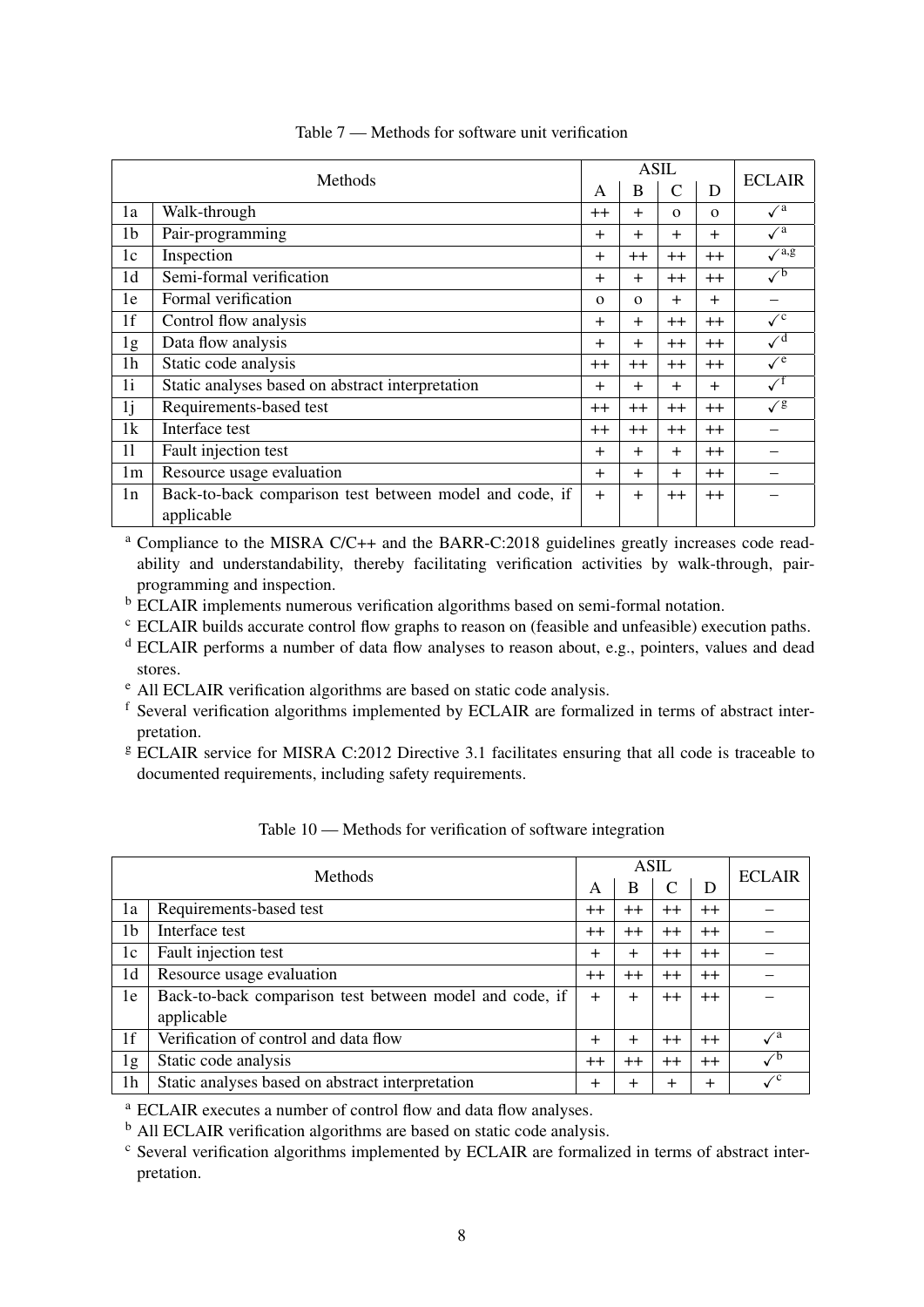Clause  $3.78$ ].<sup>[1](#page-8-0)</sup> As CFs are a subset of DFs, FFI is instrumental in achieving independence. In turn, achievement of independence or freedom from interference between the software architectural elements can be required because of:

- a. the application of an ASIL decomposition at the software level;
- b. the implementation of software safety requirements;<sup>[2](#page-8-1)</sup> or
- c. required coexistence of the software architectural elements [\[8,](#page-11-1) Annex E].

Concerning the last point, criteria for coexistence of elements are given in [\[10,](#page-11-2) Clause 6]. When coexistence is required there are two options: (1) all coexisting sub-elements are developed in accordance to the highest ASIL applicable to the sub-elements; (2) the guidance provided in [\[10,](#page-11-2) Clause 6] is used to determine whether sub-elements with different ASILs can coexist within the same element. Such guidance is based on the analysis of *interference* of each sub-element with other sub-elements: evidence has to be provided to the effect that there are no CFs from a sub-element with no ASIL assigned (QM), or a lower ASIL assigned, to a sub-element with a higher ASIL assigned, such that these CFs lead to the violation of a safety requirement of the element. $3$ 

Software partitioning is one of the possibilities for implementing freedom of interference, which must be developed and evaluated taking into account faults concerning *timing and execution*, *memory*, and *exchange of information* [\[8,](#page-11-1) Annex D]. ISO 26262:2018 prescribes that software partitioning must be supported, for ASIL D, by dedicated hardware features or equivalent [\[8,](#page-11-1) Clause 7.4.9]. A memory protection unit (MPU) is typically used for this purpose; however, as these devices can only enforce partitioning of memory areas and system-on-chip peripherals, other measures are required in order to ensure freedom of interference.

#### **ECLAIR Support for** *Freedom from Interference***,** *Independence***, and** *Interference*

ECLAIR can be used to provide evidence ensuring *freedom of interference*, *independence*, and absence of *interference* as follows:

- MISRA compliance: Compliance with the MISRA guidelines reduces the risk of execution blocking due to unexpected excessive loop iterations (one of the issues in the *timing and execution* category) as well as of stack overflow (in the *memory* category).
- **B.PROJORG**: This is a very general ECLAIR service to detect and check, by control and data flow static analyses, all interactions between user-defined software elements occurring via read or write accesses to shared memory, function calls, passing and returning of data, as well as static dependencies due to header file inclusion and macro expansion.

The B.PROJORG service can be used:

- 1. In the context of ASIL decomposition applied at the software level, to verify whether the elements implementing the decomposed requirements are sufficiently *independent*.
- 2. In the implementation of software safety requirements that rely on *freedom from interference* or sufficient *independence* between software components.
- 3. To determine whether sub-elements with different ASILs can coexist within the same element by verifying absence of *interference* between the sub-elements.

<span id="page-8-1"></span><span id="page-8-0"></span><sup>&</sup>lt;sup>1</sup>This is the technical aspect of *independence*, the other aspect being the organizational one.

 ${}^{2}E.g.,$  to provide evidence for the effectiveness of monitoring safety mechanisms by showing independence between the monitored element and the monitor.

<span id="page-8-2"></span><sup>3</sup> It is important to realize that "absence of *interference*" and "*freedom of interference*" are distinct concepts in ISO 26262:2018. The latter concept does not depend on ASILs or lack thereof, so that "*freedom of interference*" implies "absence of *interference*," but not the other way around.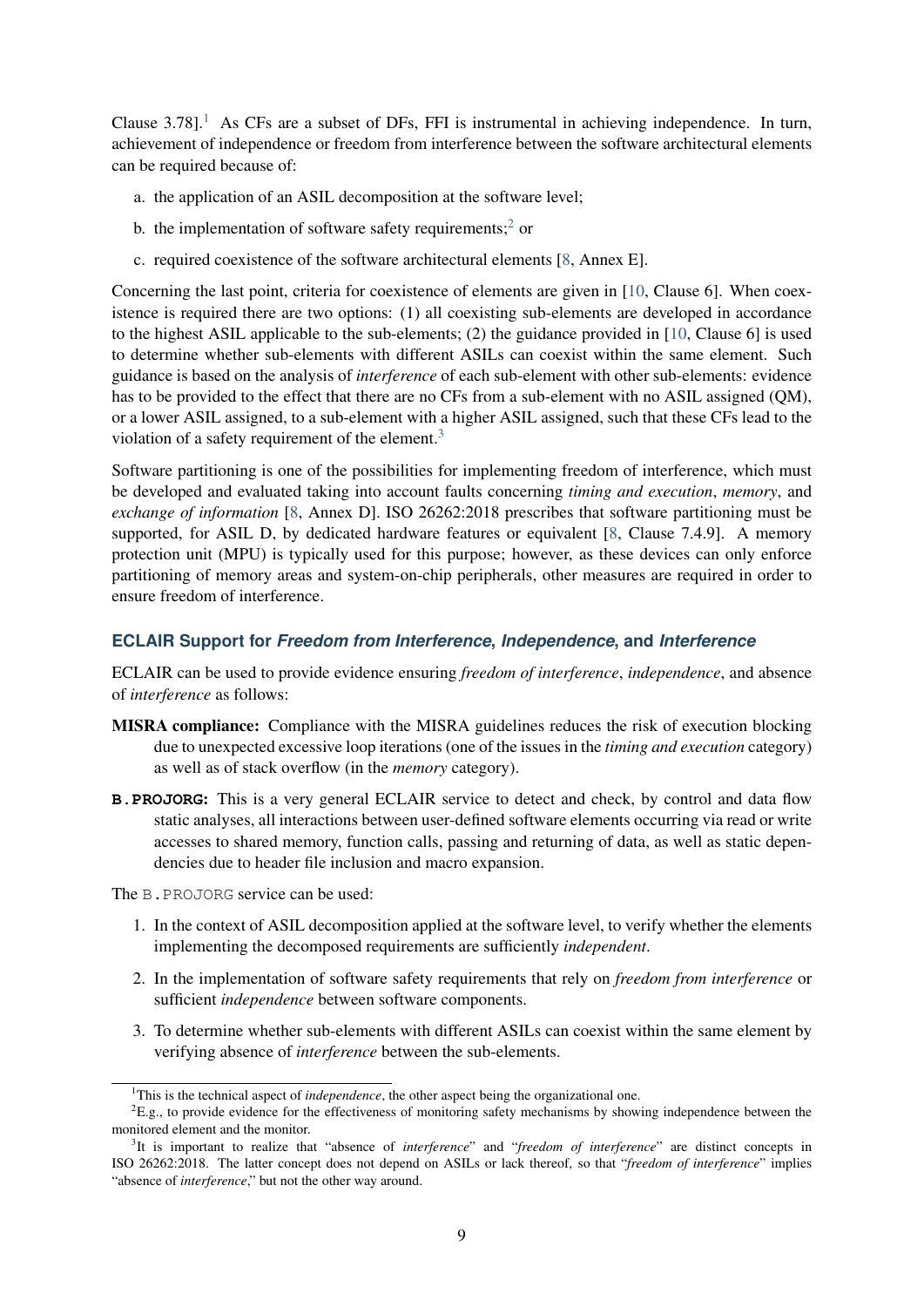For applications 1 and 2, the user configures the software components by specifying the program elements (functions, variables, ...) that are assumed to be private to each component or shared between components, as well as the allowed interactions between components. ECLAIR will produce a violation message for each unwanted interaction. For application 3, the user configures the ASIL (or QM) of the sub-elements, and the service will flag all program actions whereby a CF might exist from a sub-element with no ASIL assigned (QM), or a lower ASIL assigned, to a sub-element with a higher ASIL assigned. All this greatly simplifies the work to be done in order to ensure compliance with the objectives of related to Clause 7 and Annex E of ISO 26262:2018 Part 6, and Clause 6 of ISO 26262:2018 Part 9.

# **3 ECLAIR Coverage of ISO 26262:2018 Part 8 Objectives**

For automotive applications, Part 8 of ISO 26262:2018 specifies the requirements for supporting processes [\[9,](#page-11-3) Section 11], including:

- the criteria to determine the required level of confidence in software tools;
- the means for the qualification of software tools, in order to create evidence that such tools are suitable to be used to support the activities and tasks required by ISO 26262.

The ECLAIR functionality described above is qualifiable at TCL3 confidence level in compliance with ISO 26262:2018 Part 8. TÜV SÜD audited BUGSENG software development and quality assurance processes for ECLAIR, as well as the internal validation activities performed by BUGSENG on each ECLAIR release. At the end of its assessment, TÜV SÜD awarded BUGSENG the "Software Tool for Safety Related Development" [Certificate no. Z10 116151 0001 Rev. 00,](https://bugseng.com/sites/default/files/resources/ECLAIR_TUV-SUD_Certificate.pdf) attesting that the ECLAIR Software Verification Platform is suitable to be used in safetyrelated development projects according to ISO 26262:2018 for any ASIL; the requirements of the "Validation of the software tool in accordance with [ISO26262- 8, Chapter] 11.4.9" and "Evaluation of the tool development process in accordance with [ISO26262-8, Chapter] 11.4.8" are fulfilled. The [ECLAIR Fusa Pack](https://bugseng.com/sites/default/files/resources/ECLAIR_FuSa_Pack.pdf) provides all what is necessary to take advantage of this important certification.



The [ECLAIR Qualification Kits](https://bugseng.com/sites/default/files/resources/ECLAIR_Qualification_Kits.pdf) for ISO 26262 provide further help to safety teams in charge of qualifying ECLAIR for use in safety-related projects where the dependence on the tool operational environment has to be taken into account: the kits contain documents, test suites, procedures and automation facilities that can be used by the customer to independently obtain all the required confidence-building evidence. BUGSENG also offers the [ECLAIR Qualification Service,](https://bugseng.com/sites/default/files/resources/ECLAIR_Qualification_Service.pdf) whereby qualified BUGSENG personnel undertakes almost all the qualification effort.

ECLAIR is also instrumental in achieving *compiler qualification* by validation. This is a service offered in cooperation with our partner *[Solid Sands b.v.](https://solidsands.nl)* as part of their *[Compiler Qualification Service](https://solidsands.nl/supertest/compiler-qualification-service)*. In case the *[SuperTest](https://solidsands.nl/supertest)* compiler test and validation suite reveals defects in the compiler, compliance with Part 8 of ISO 26262:2018 requires appropriate mitigations to be defined and be systematically enforced. Common mitigations include:

- 1. avoidance of the use of certain language constructs in certain contexts;
- 2. use of a third party tool to supplement the diagnostic messages not provided by the compiler (e.g., when exceeding translation limits or violating language constraints);
- 3. avoidance of the use of certain compiler option combinations.

ECLAIR supports all three kinds of mitigations:

1. compliance with the MISRA guidelines excludes the use of several language constructs in certain contexts, and the MISRA guidelines have been designed taking into account the fact that some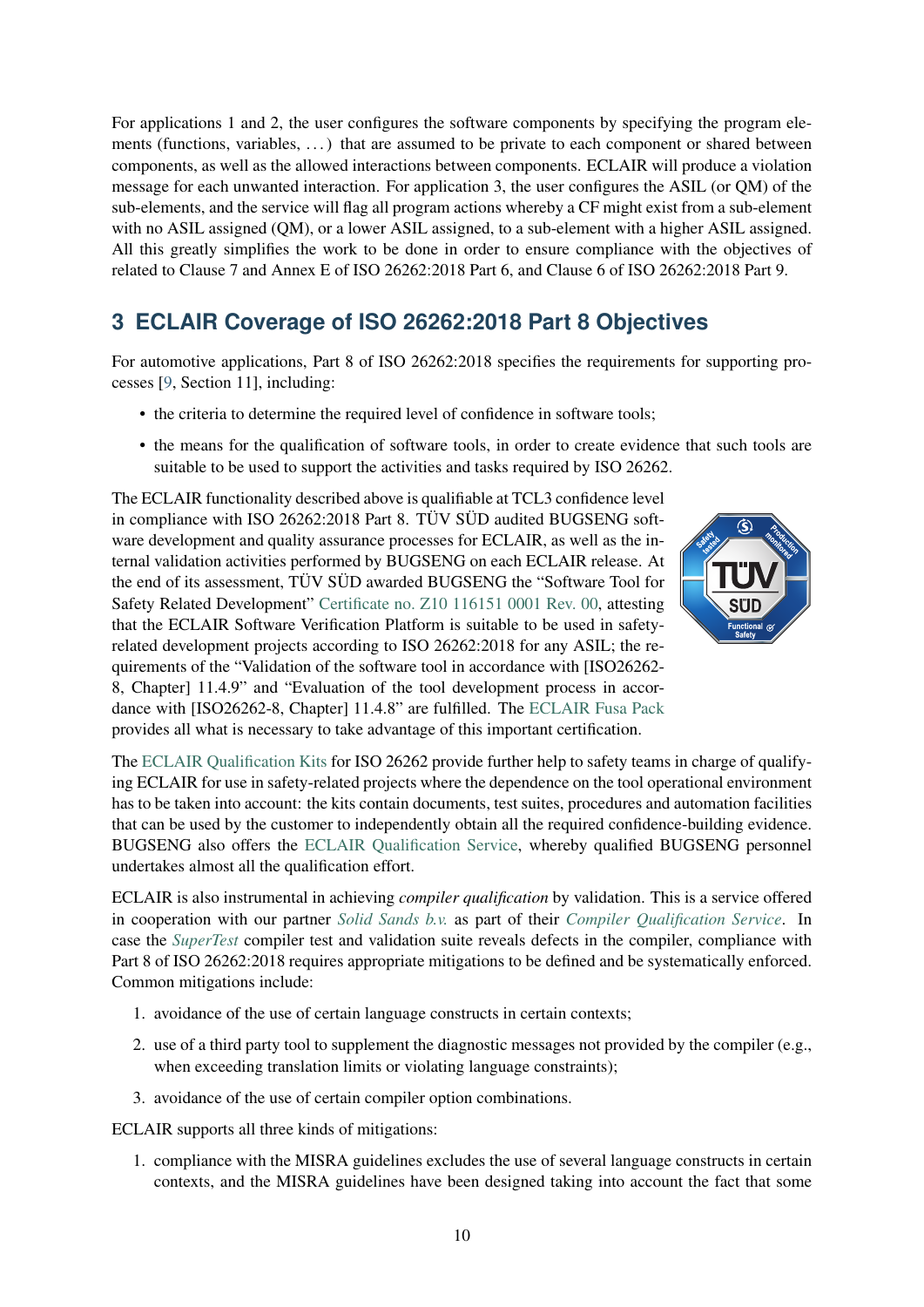language constructs are more likely to expose compiler defects than others;

- 2. ECLAIR checkers for MISRA C:2012 Rule 1.1 and for MISRA C++:2008 Rule MP1.1-0-1 provide suitable diagnostic message for all the violations of the applicable language standard, including the exceeding of translation limits;
- 3. due to the way ECLAIR works (intercepting all calls to the compiler, linker, assembler and librarian), checks can be defined to ensure the unwanted compiler option combinations are not used.

# **4 The Bigger Picture**

ECLAIR is very flexible and highly configurable. It can support your software development workflow and environment, whatever they are.

ECLAIR is fit for use in mission- and safety-critical software projects: it has been designed from the outset to exclude configuration errors that would undermine the significance of the obtained results.

ECLAIR is developed in a rigorous way and carefully checked with extensive internal test suites (tens of thousands of test cases) and industry-standard validation suites.

ECLAIR is based on solid scientific research results and on the best practices of software development.

ECLAIR's unique features and BUGSENG's strong commitment to the customer, allow for a smooth transition to ECLAIR from any other tool.

BUGSENG's quality system has been [certified](https://www.bugseng.com/sites/default/files/resources/BUGSENG_ISO9001_Certificate.pdf) by TÜV Italia (TÜV SÜD Group) to comply with the requirements of UNI EN ISO 9001:2015 for the "Design, development, maintenance and support of tools for software verification and validation" (IAF 33).

BUGSENG is an [Arm's Functional Safety Partner.](https://developer.arm.com/solutions/functional-safety-partnership-program/bugseng) Arm's Functional Safety Partnership Program promotes partners who can reliably support their customers with industry leading functional safety products and services.

## **For More Information**

BUGSENG srl Via Marco dell'Arpa 8/B I-43121 Parma, Italy Email: [info@bugseng.com](mailto:info@bugseng.com) Web: <http://bugseng.com> Tel.:  $+39.0521.461640$ 



**no shortcuts, no compromises, no excuses: software verification done right**